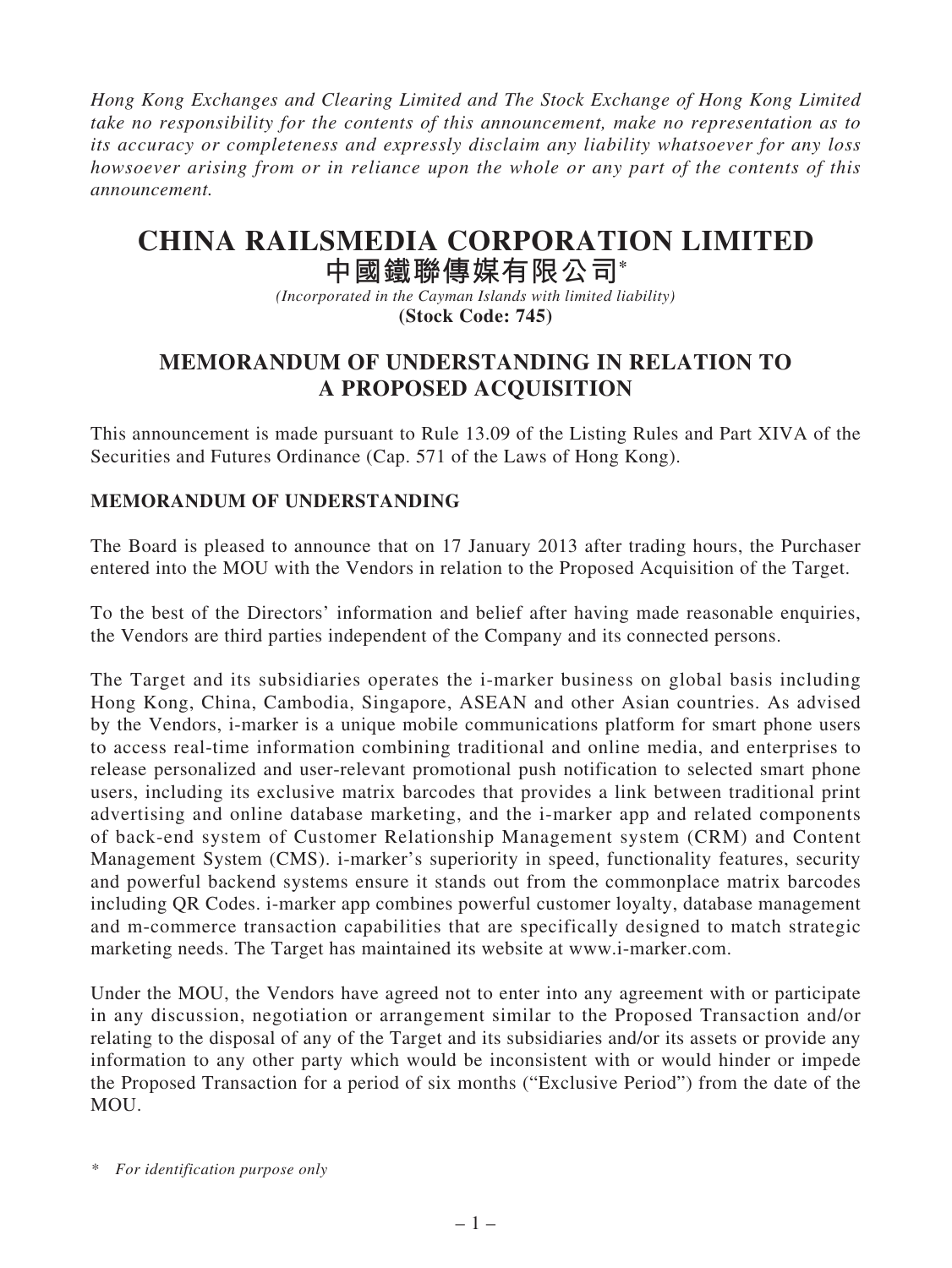The MOU shall terminate upon expiry of the Exclusive Period or upon entering into the formal agreement relating to the Proposed Acquisition whichever is earlier.

The MOU does not create legally binding obligations on the parties in relation to the Proposed Acquisition but is legally binding as to such terms relating to the Exclusive Period and confidentiality. The Proposed Acquisition is subject to the negotiation and execution of a formal sale and purchase agreement between the parties.

**As the MOU is not legally binding with regard to the Proposed Acquisition, it may or may not proceed. Shareholders and investors are advised to exercise caution when dealing in the Shares of the Company.**

#### **INFORMATION ON STRATEGIC SHAREHOLDER AND PARTNERS**

The Vendors have provided the following information to the Company relating to the Target's strategic shareholder and business partners:

Khmer Resources is a strategic shareholder of the Target. Khmer Resources is the "window" company of Khmer Holding. Khmer Resources' main area of investments includes three major segments: cultural education industry, financial industry, and resource development industry.

The Target, Khmer Resources and Khmer Media have entered into a strategic partnership agreement pursuant to which Khmer Media will be proactively seeking cooperation with related institutions of Cambodia Government to procure integration of i-marker platform to the major government operations of Cambodia, including immigration process, custom registration and clearance, passport issuance and registration, identity card issuance, driving license registration, companies registration and so on (the "Government-i-marker Model"). Khmer Media will be proactively procuring the universal application of i-marker in Cambodia, under the Government-i-marker Model, or on normal commercial basis, to all ten countries, including Cambodia, in The Association of Southeast Asian Nations (ASEAN).

A Singapore main board-listed company which is Southeast Asia's leading media organization ("Business Partner A"). It publishes 18 newspaper titles in four languages and over 100 magazine titles in Singapore and the region. Business Partner A collaborated with the Target, under a partnership agreement, to adopt the Target's technology and platform to reward customers, boost loyalty, provide easy interactive access for sales, gift redemption and e-coupon etc. during and starting from the high profile activities in 2012.

A subsidiary of a global group of energy and petrochemical companies which is a supplier of piped LPG gas in Hong Kong ("Business Partner B"). As the Target's exclusive business partner under partnership contractual arrangement, Business Partner B is currently developing with the Target a tailor made smart phone enabled loyalty program app on the i-marker platform, by adding value to household customers with extra convenience and additional features by working through secure access to a self service payment, enquiry, billing and meter reporting system.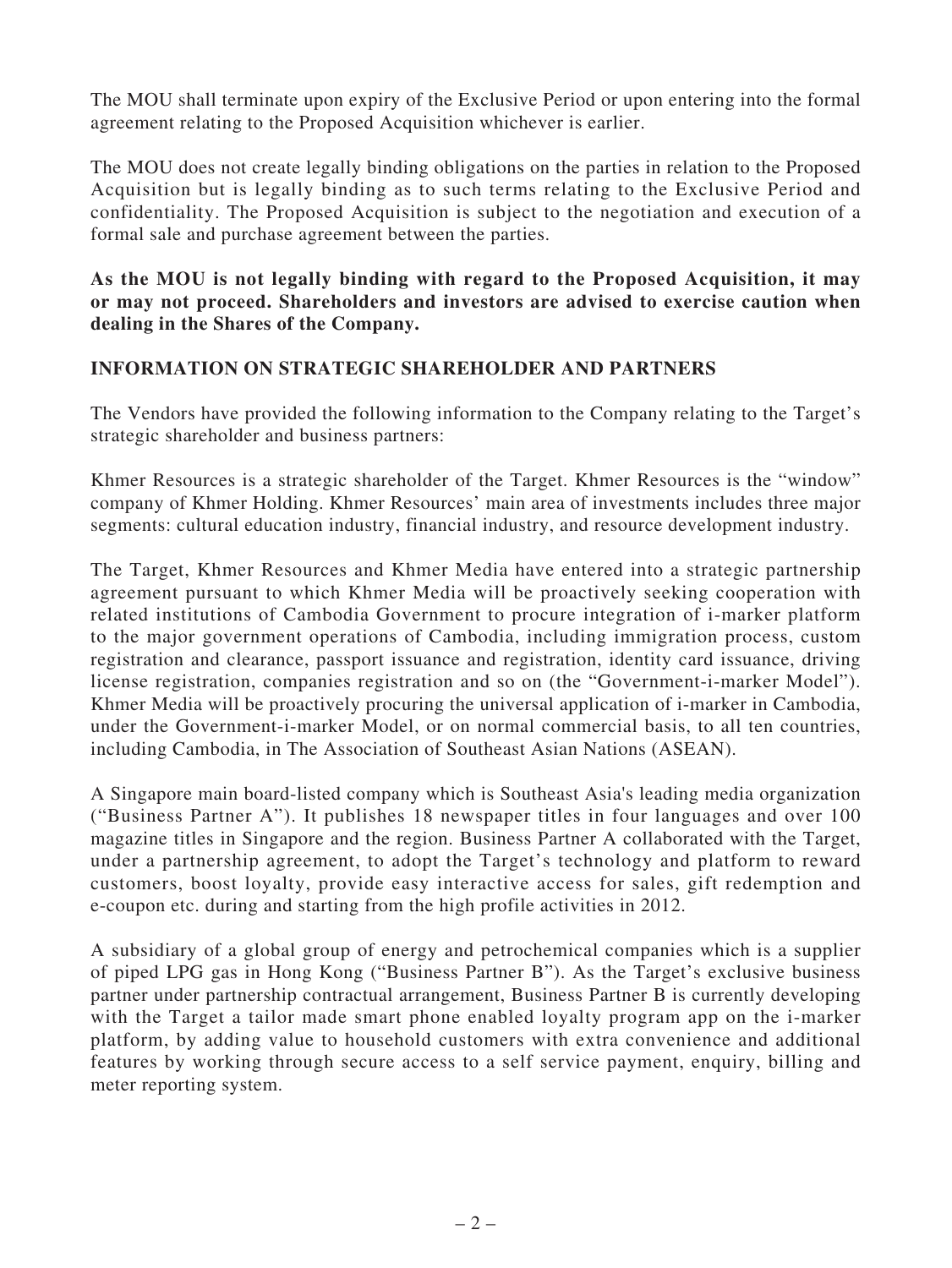## **DEFINITIONS**

In this announcement, unless the context otherwise requires, the expressions below have the following meanings:

| "Board"                | the board of Directors                                                                                                                                                                                                                                                                                                                             |
|------------------------|----------------------------------------------------------------------------------------------------------------------------------------------------------------------------------------------------------------------------------------------------------------------------------------------------------------------------------------------------|
| "Company"              | China Railsmedia Corporation Limited, a company<br>incorporated in the Cayman Islands with limited liability,<br>the shares of which are listed on the main board of the<br><b>Stock Exchange</b>                                                                                                                                                  |
| "connected persons"    | has the meaning ascribed to it under the Listing Rules                                                                                                                                                                                                                                                                                             |
| "Director(s)"          | the director(s) of the Company                                                                                                                                                                                                                                                                                                                     |
| "Hong Kong"            | the Hong Kong Special Administrative Region of the<br>People's Republic of China                                                                                                                                                                                                                                                                   |
| "Khmer Holding"        | Khmer Resources Investment Holding Group Co., Ltd, a<br>company incorporated in the British Virgin Islands, whose<br>board of directors is chaired by His Excellency Oknia Cao<br>Yunde (Ministerial)                                                                                                                                              |
| "Khmer Media"          | Khmer International Media Group Corporation, an entity<br>incorporated under the laws of the Kingdom of Cambodia<br>in Phnom Penh and is wholly owned by Khmer Holding.<br>Khmer Media operates Chinese and Khmer bilingual<br>Khmer Economy Magazine and Khmer Daily newspaper                                                                    |
| "Khmer Resources"      | Khmer Resources Investment Holding Group Company<br>Limited, a company incorporated in Hong Kong whose<br>board of directors is chaired by His Excellency Oknia Cao<br>Yunde (Rank of Minister), the Vice-President of Assistants<br>& Advisors Team to Samdech Chea Sim – Chairman of<br>the People's Party and President of the Cambodian Senate |
| "Listing Rules"        | the Rules Governing the Listing of Securities on the Stock<br>Exchange                                                                                                                                                                                                                                                                             |
| "MOU"                  | the memorandum of understanding dated 17 January 2013<br>made between the Vendors and the Purchaser                                                                                                                                                                                                                                                |
| "PRC"                  | The People's Republic of China                                                                                                                                                                                                                                                                                                                     |
| "Proposed Acquisition" | the proposed acquisition of the Target                                                                                                                                                                                                                                                                                                             |
| "Purchaser"            | FingerAd Media Company Limited, a wholly owned<br>subsidiary of the Company                                                                                                                                                                                                                                                                        |